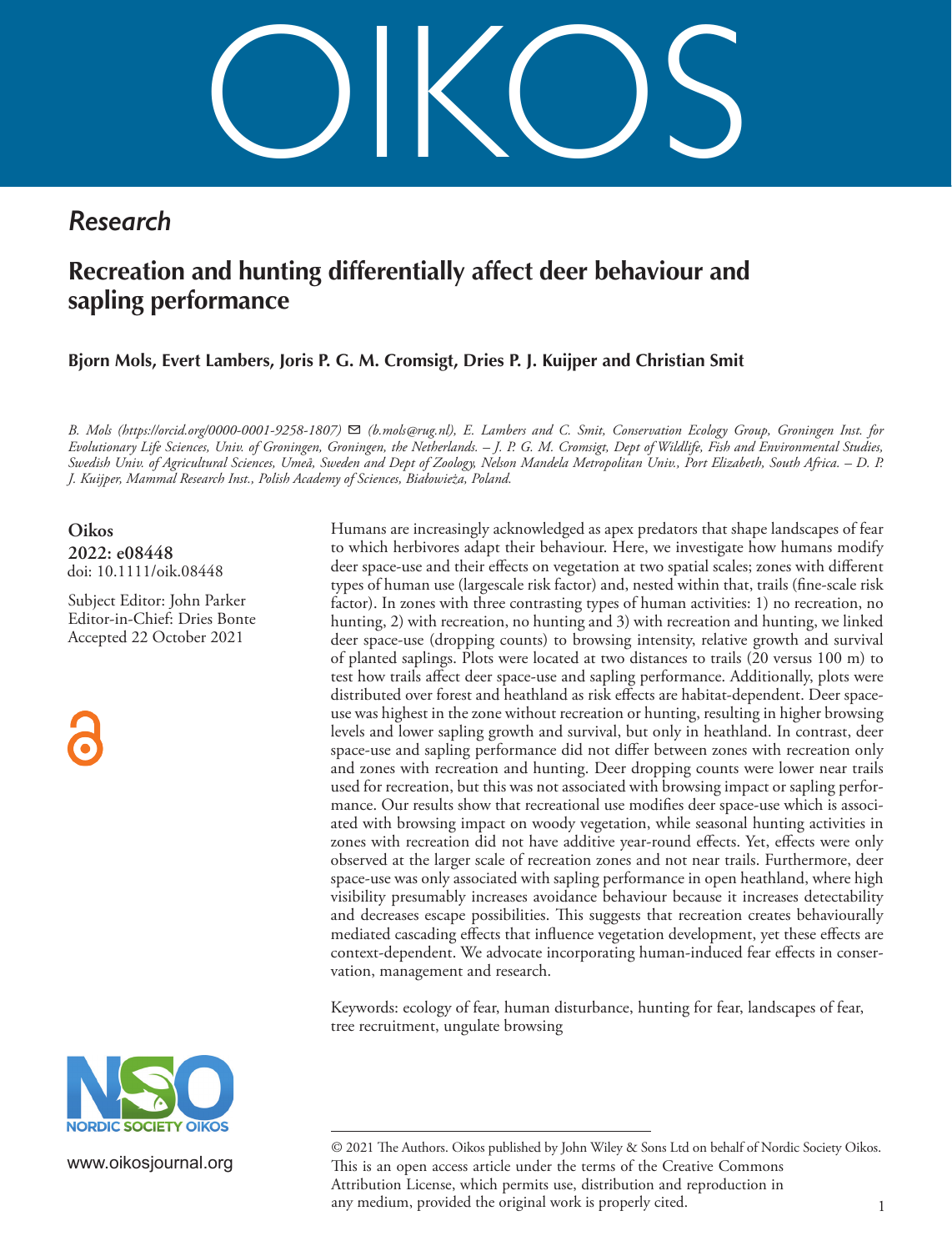# **Introduction**

The fear of death by predation is a major driver of animal behaviour and can influence ecosystem structure and functioning (Ripple et al. 2014). Patterns of predator space-use and environmental characteristics may create a landscape of fear with varying levels of perceived predation risk for their prey (Laundré et al. 2001, 2010, Gaynor et al. 2019), which can respond by adapting their distribution and/or behaviour (Brown 1999, Brown et al. 1999). This can reduce effects of herbivores on vegetation in locations with high (perceived) predation risk and locally increase plant growth ('behaviourally mediated trophic cascades', BMTCs; Ripple et al. 2016). Such BMTCs have been documented in a variety of terrestrial and aquatic systems, with examples ranging from spiders that reduce grasshopper foraging and increase grass growth (Schmitz et al. 1997), to tiger sharks *Galeocerdo cuvier* that alter sea cow *Dugong dugon* and sea turtle *Chelonia mydas* feeding patterns, impacting sea grasses (Burkholder et al. 2013). By exerting these indirect effects, predators can act as keystone species as they can indirectly modify vegetation structure, which in turn may have knock-on effects on others species and thereby affect biodiversity and ecosystem structure and functions (Ripple et al. 2014, 2016).

Most of our knowledge of landscapes of fear and associated behaviourally-mediated trophic cascades comes from laboratory and mesocosm experiments, and the few studies in natural systems have shown ambiguous results. For example, a majority of our knowledge on the indirect effects of large carnivores on prey and the ecosystem comes from the well-studied interactions between wolves *Canis lupus* and elk *Cervus canadensis* in North America. Here, a wide array of studies (Ripple and Beschta 2012) have reported behavioural responses of elk to wolf predation risk, while others found no to weak effects of wolves on elk behaviour (Kauffman et al. 2010, Cusack et al. 2019). This has created a scientific and societal debate around landscapes of fear and associated behaviourally mediated trophic cascades (Creel et al. 2008, David Mech 2012, Winnie 2012, 2014, Allen et al. 2017, Creel 2018, Zanette and Clinchy 2019). It has become increasingly clear that the relative importance of nonlethal effects of predators on ecosystem structure and functioning is highly context-dependent (Gaynor et al. 2019).

In the Anthropocene, humans have increasingly taken over the role of top predators in regulating both prey numbers (Darimont et al. 2009, 2015) and behaviour in many areas worldwide (Oriol-Cotterill et al. 2015, Clinchy et al. 2016, Kuijper et al. 2016, Zanette and Clinchy 2019). Recent experimental studies have shown that humans, analogous to predators, can trigger antipredator responses and elicit cascading effects on lower trophic levels. In Suraci et al. (2019) it was demonstrated that the sound of humans was avoided by mountain lions *Puma concolor* and reduced medium-sized carnivore activity, which in turn released small mammals from predation pressure. This allowed the latter to spend more time foraging, ultimately likely increasing their abundance and resource consumption. Moreover, human

effects on antipredator behaviour of prey can be stronger than those of other natural predators. For example, effects of human hunting and disturbance on the vigilance (Ciuti et al. 2012), movement rate and grouping patterns (Proffitt et al. 2009), circadian rhythm (Ensing et al. 2014) and stress levels (Zbyryt et al. 2018) of cervids (*Cervidae*) have overruled the effects of large carnivores such as wolves. Consequently, humans have vast behaviourally-mediated effects on wildlife communities (Kuijper et al. 2016, Gaynor et al. 2019, Suraci et al. 2019, Mendes et al. 2020). Perhaps the strongest behaviourally-mediated effects humans have on ecosystems is through influencing the foraging patterns of large herbivores such as deer.

Deer can have strong effects on vegetation development and ultimately ecosystem structure and functioning through foraging and trampling activities (Ramirez et al. 2018, 2020). Humans have strong effects on these processes as deer experience landscapes of fear created by spatial and temporal variation in human hunting and recreation activities (Möst et al. 2015). To navigate through this perceived risk landscape, deer apply antipredator strategies comparable to those applied in response to large carnivore risk, notably by changing spatial distribution and habitat selection (Frid and Dill 2002). In general, deer avoid areas with high human activity (Coppes et al. 2017) or human predation risk (Kilgo et al. 1998, Marchand et al. 2014, Morgantini and Hudson 2019). In response to perceived human risk, they select for more dense habitat types where they are difficult to detect, can easily escape, and where hunting pressure is low (Licoppe and De Crombrugghe 2003, Godvik et al. 2009, Cleveland et al. 2012, Bonnot et al. 2013). Recent work has also shown responses at fine spatial scales, where hiking and cycling activities on trails locally reduce deer space-use and browsing on tree saplings in the direct vicinity  $(< 100$ m) of trails (Mathisen et al. 2018). Likewise, hunting can induce behavioural alterations on within home-range scales (Proffitt et al. 2009, Sullivan et al. 2018). For example, in Le Saout et al. (2014) it was demonstrated that hunting can reduce deer browsing levels on local scales by comparing 'risky' and control plots 600 m apart. These examples show how humans may shape large- and fine-scale browsing patterns and thereby influence other trophic levels (Ramirez 2021).

Besides their ecological importance, human-induced large- and fine-scale risk effects could be applied to alleviate human wildlife conflicts, most notably with large herbivores such as deer (Cromsigt et al. 2013, Apollonio et al. 2017). Globally increasing cervid densities cause ecological, economical and social concerns (Côté et al. 2004, Nugent et al. 2011, Ramirez et al. 2018). Specifically, limited tree recruitment as a result of high deer abundance is a common ecological and silvicultural problem (Rooney 2001, Russell et al. 2001, Klopcic et al. 2010, Salk et al. 2011, Bradshaw and Waller 2016, Churski et al. 2017). Undesired impacts of deer have traditionally been managed by regulating population size through hunting, but this has proven difficult as even intense hunting schemes cannot always prevent damage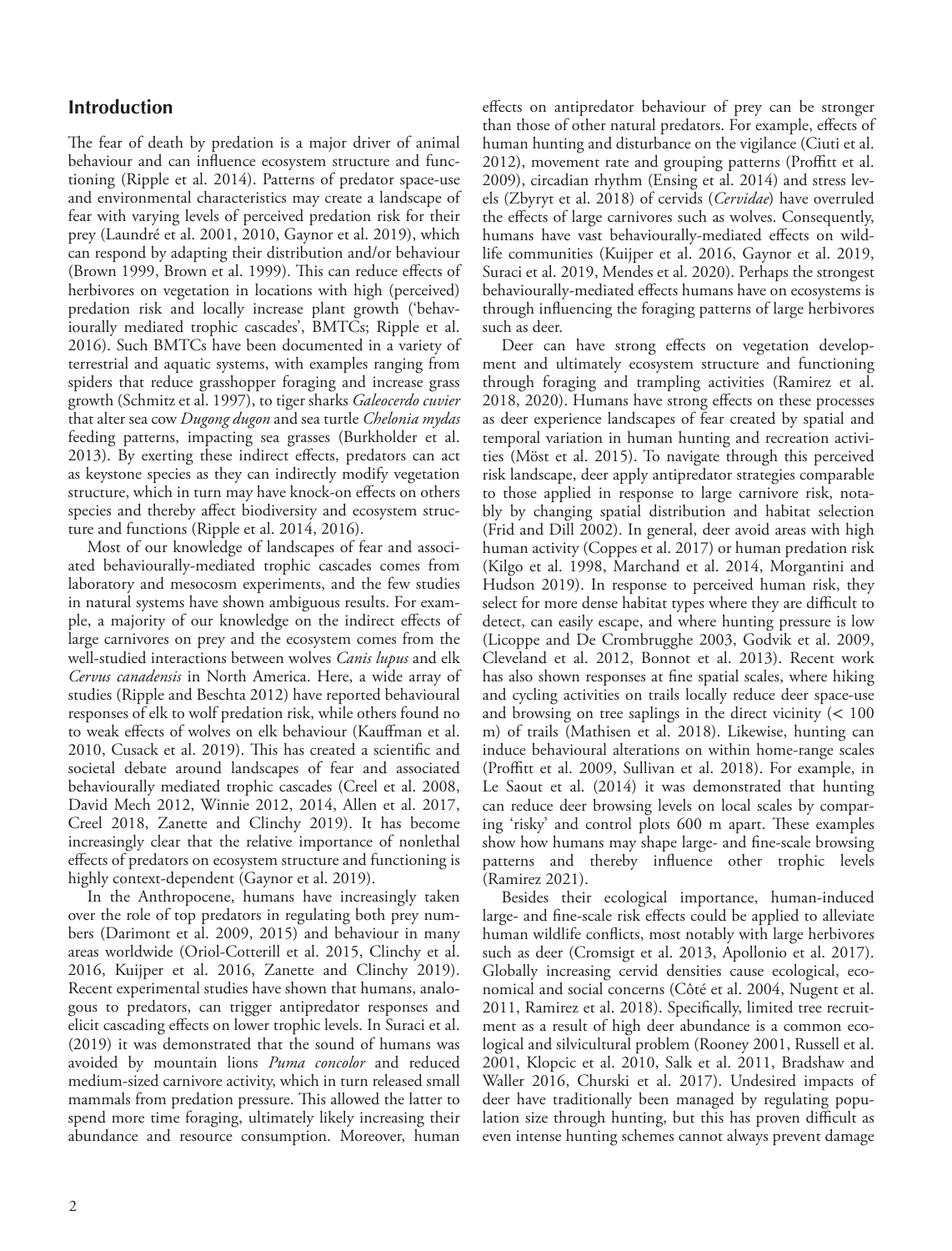(Tanentzap et al. 2011, Forsyth et al. 2013, Simard et al. 2013). This led to the development of the 'hunting for fear' concept (Cromsigt et al. 2013), which embraces the application of fear-related mechanisms to develop effective, nonlethal wildlife management practices to mitigate undesired impacts. A clear example of this, is a more directed spatial planning of hunting and recreation zones to steer herbivore space-use and their resulting impacts on the landscape, yet this idea largely remained to be empirically tested (Cromsigt et al. 2013, Apollonio et al. 2017).

Several comparative observational studies suggest that human activities can induce behavioural alterations in deer at larger (> ha, such as human use zones) and at finer scales (meters, such as near or far away from trails), with potential consequences for browsing patterns and vegetation structure and composition. However, to date, very few experimental studies exist that investigate human-induced behavioural responses and effects on the vegetation at both large and fine scales. Therefore, we incorporated two nested scales by conducting measurements on the scale of large-scale zonation in human recreation and hunting, and nested within that measurements at the finer scale of distance to trails. This allowed us to assess how human use affects deer space-use, browsing patterns and tree recruitment at different spatial scales. We conducted dropping counts over a period of two months to quantify the space-use of fallow *Dama dama* and red deer *Cervus elaphus* across large-scale zones with three different types of human use: 1) no recreation and no hunting (hereafter: 'reserve'), 2) with recreation and no hunting (hereafter: 'recreation only') and 3) with recreation and with hunting (hereafter: 'recreation and hunting') (Fig. 1). Counts were conducted on transects in a paired design close to (20 m) and further away from (100 m) trails to test the fine-scale effects of recreation. Plots closest to the trails (20 m) were expected to experience higher disturbance effects from recreation on the trails compared to the plots further from trails (100 m).

At the same locations, we planted 284 tree saplings of which we measured browsing levels and relative growth during four months, and survival over a period of over one year. All experimental plots were distributed over two dominant habitat types: open heathland and closed canopy *Pinus sylvestris* forest, as habitat selection plays an important role in human-induced antipredator behaviour through its effects on detection and escape possibilities (Brown et al. 1999, Godvik et al. 2009, Cleveland et al. 2012). We expect deer space-use, browsing pressure and impact on tree saplings to be lowest in zones with recreation and hunting, and highest in the reserve, with no recreation and no hunting. Deer are expected to avoid the vicinity of trails, locally reducing their impact on saplings. We hypothesise that this effect will be strongest in open habitat with low cover (heathland versus forest) in zones with more disturbance (i.e. recreation and/ or hunting).

# **Material and methods**

#### **Study area**

We conducted our study in Deelerwoud (DW) and National Park Veluwezoom (NPVZ), which are nature reserves situated in the Veluwe region of the province of Gelderland in the Netherlands (Fig. 1). DW is situated near the village Deelen (52°04'51.96''N, 05°53'51.72''°E) and covers 1230 ha. NPVZ is situated to the east of DW (52°02'48.84''°N, 06°00'43.92''°E) and covers an area of 5000 ha. DW and NPVZ are neighboring areas separated by the fenced highway A50, but connected with a well-used wildlife overpass (Van Wieren and Worm 2001, Renard et al. 2008). While both areas are almost entirely fenced, they are connected through wildlife corridors with the surrounding landscapes of the Veluwe area (Huysentruyt and Casaer 2015). Both areas are



Figure 1. Deelerwoud and National Park Veluwezoom situated in the Netherlands and with all paired sample locations (white dots) near used (black dashed line) or unused (grey dashed line) trails in different human use zones. Map created on PDOK aerial photo base layer 'Luchtfoto Actueel Ortho 25 cm RGB' in QGIS ver. 3.2.2-Bonn.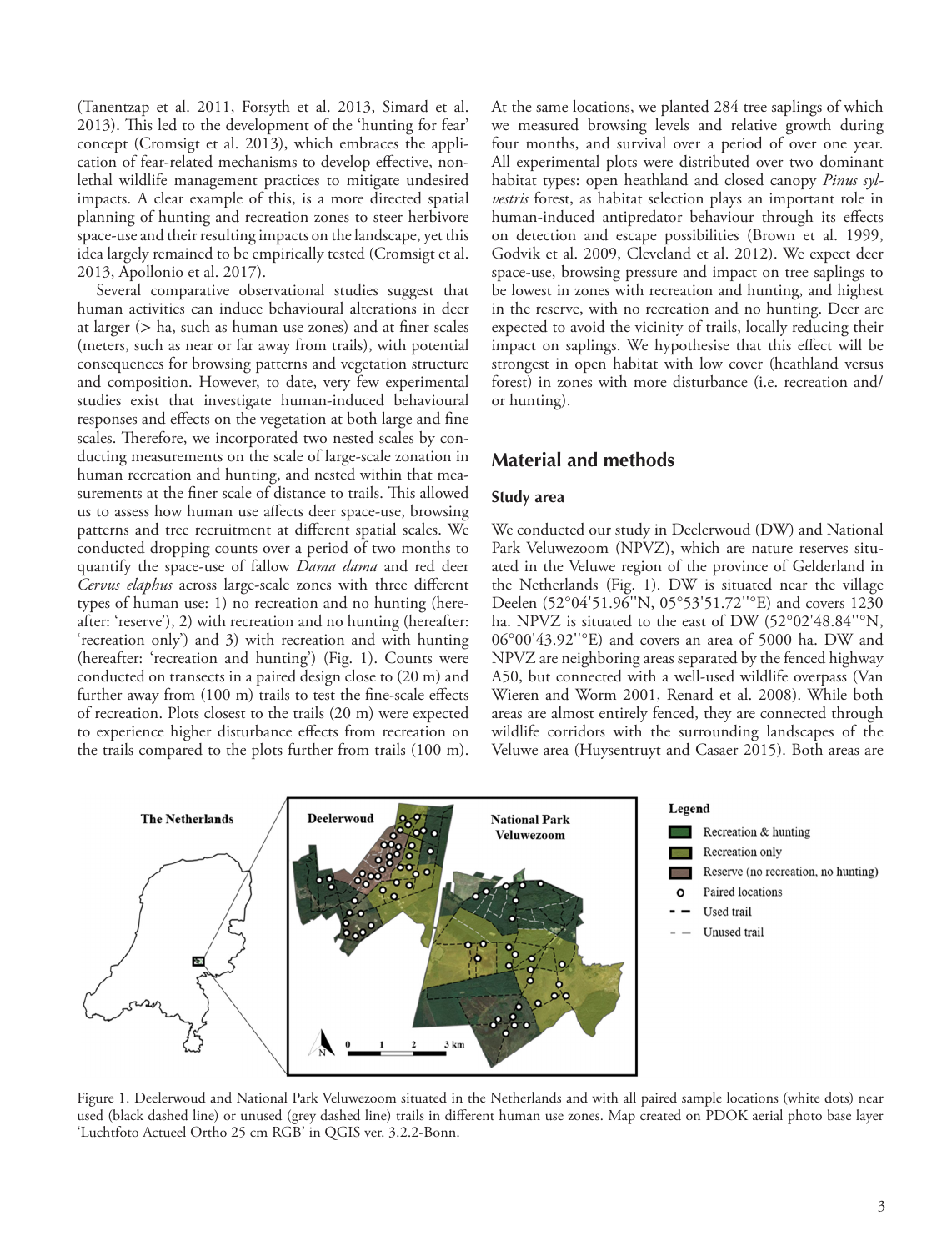managed by the nature organisation 'Natuurmonumenten' for conservation purposes. Additionally, our seven southernmost plots were located on heathland ('Roosendaalse Veld') owned and managed by the city of Roosendaal, which connects to the southern part of NPVZ. The climate is temperate maritime, mean annual temperature is  $10.51^{\circ}\text{C} \pm 0.12$ SE and mean yearly precipitation is 850 mm  $\pm$  255 SE (30 year averages, 1990–2019; De Bilt, Royal Netherlands Meteorological Inst.).

The overall study area consists of open heathland and coniferous and mixed deciduous forests. The most common forest type is pine-bilberry, dominated by scots pine *Pinus sylvestris* with bilberry undergrowth *Vaccinium myrtillus* (Ekeris 2015). For the purposes of our study, we focused on this forest type and open *Calluna vulgaris* heathlands because these are the dominant habitat types in the area (Ekeris 2015).

The large herbivores in DW are European fallow deer *Dama dama* (28 ind. km<sup>−</sup><sup>1</sup> ), red deer *Cervus elaphus* (7 ind. km<sup>−</sup><sup>1</sup> ) and wild boar *Sus scrofa* (2 ind. km<sup>−</sup><sup>1</sup> ) (data from bi-annual count on 12 April2018, in which ungulates are counted on two consecutive nights by wildlife managers, covering the entire Veluwe region). Roe deer *Capreolus capreolus* have become very rare (or absent) in DW, possibly due to competition with the other cervid species (Huysentruyt and Casaer 2015). In the NPVZ overall ungulate density is lower with densities of 4, 2 and 3 ind. km<sup>−</sup><sup>1</sup> for fallow deer, red deer and wild boar respectively, and roe deer is still present in low densities (data from bi-annual count on 12 April 2018). Ungulates in DW and NPVZ are functionally part of one population, since the wildlife overpass that connects both areas is intensely used (Van Wieren and Worm 2001, Renard et al. 2008). Differences in density between the two areas are, therefore, largely driven by differences in management. Restricted parts of both areas are grazed by freeranging, largely unmanaged Scottish Highland cattle (170 ind., pers. comm. A. ten Hoedt, area manager, April 2018). Mesocarnivores red fox *Vulpes vulpes* and European badger *Meles meles* occur in the area, but there were no top predators (e.g. wolves) that predate on deer during the time of study (<www.wolveninnederland.nl>; pers. comm. A. Ten Hoedt, area manager, April 2018). In this study we focused on fallow and red deer, since these species are hunted and the main species affecting the vegetation as most abundant browsers in the area (Gill and Beardall 2001).

The areas have an extensive trail network used during daylight hours by approximately 2 million hikers and cyclists per year (pers. comm. A. ten Hoedt, area manager, April 2018; Fig. 1). Off-trail recreation is prohibited and motorized traffic is limited to managers using the trails with 4WD vehicles with low frequency. House dogs are permitted when leashed, which is enforced by law. In 2019, approximately 13% of recreationalists were accompanied by a leashed dog in our study area (unpubl. data from our camera traps, 2019, subset of trails used in this study). In DW, there is a reserve with low disturbance as recreation and hunting are prohibited, but maintained trails are present which are occasionally used by managers and researchers (estimated 2–3 visits per week, pers. comm. A. Ten Hoedt, area manager, April 2018). The presence of infrequently used trails provided us with a natural experimental setting allowing us to test the effect of trails used and not used by recreationalists. Furthermore, the study area is divided in zones varying in hunting activities (Fig. 1). Deer in DW were not hunted from 2001 to 2014. From 2014 onwards, deer have been hunted in designated hunting zones. In 2014 a hunting-free zone was established in NPVZ, while in the rest of the area both fallow and red deer are hunted. In the designated hunting zones, trained nature managers hunt from high-seats and on foot across the area. Hunting is conducted between the 1 August and the 15 February, with decreasing intensity as the season progresses (Faunabeheereenheid Gelderland 2019). Managers minimize wildlife behavioural (fear) responses and association with people by using rifle sound suppressors and refraining from the use of dogs. The zonation plan creates areas with recreation, but without hunting activities ('recreation only') and areas with both recreation and hunting ('recreation and hunting'). Hunting is also not conducted in the reserve where recreation is prohibited. This created an ideal setting for us to test if hunting activities lead to effects on deer and their impact on tree recruitment that are additive to the effects of recreation.

## **Experimental design**

We selected 72 plot pairs with one transect of the pair close to (20 m) and one far from (100 m) trails. These distances to trails were selected as earlier work had determined that trails influence deer browsing up to distances of 40–80 m from trails (van Woersem and Elders 2016, Mathisen et al. 2018, Brouwer 2020). With this design, we aimed at one of the paired locations to be stronger influenced by recreation on the trails, while the second of the pair experienced no or less disturbance from recreation. Additionally, locating plots at more than 100 m from trails was unfeasible due to high trail density in our study area. Pairs were at least 250 m apart (100 m between transect endings) and distributed over forest and heathland habitat to test the habitat-dependent effects (see the Supporting information for a schematic overview of the experimental setup and for tables of replication). We strived for a balanced design across the different human use zones in our study area. Yet since there was only one 'reserve' in our study area, the sample size for plots in the reserve was lower (n=16, we placed 1 extra paired plot in heathland in the reserve compared to other human use zones) than of other human use zones  $(n=28)$ . This led to a design with three levels of human use: 1) no recreation and no hunting ('reserve'), 2) with recreation and no hunting ('recreation only') and 3) with recreation and with hunting ('recreation and hunting'); two levels of distance to trail: 1) 20 m and 2) 100 m; and two habitat levels: 1) forest and 2) heathland. For each of the combinations of these factors our design included 14 replicates (7 in DW and NPVZ each), except for combinations including the 'reserve', which is only found in DW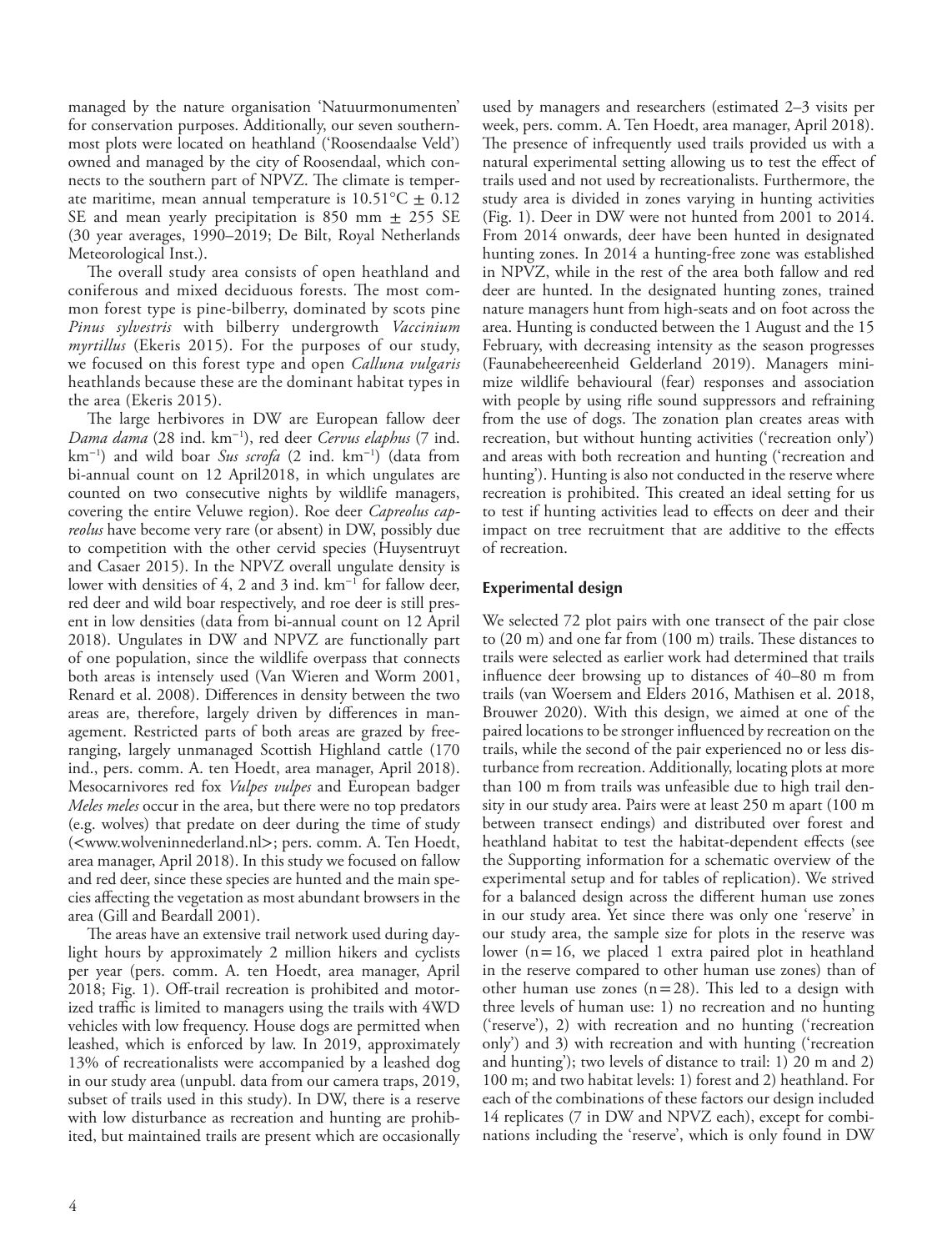and included one extra pair, yielding eight replicates for each combination with the distance to trail and habitat. On each plot we conducted dropping counts along transects to measure deer space-use (54 paired plots as we did not conduct dropping counts in heathland in the reserve due to access restrictions). Furthermore, within each plot we planted tree saplings ( $n=284$ , 4 plants, 2 at 20 m from trail and 2 at 100 m from trail on 71 paired locations) and measured sapling browsing intensity, relative growth and survival. Our design allowed us to assess large-scale effects of zonation in hunting and recreation, and fine-scale effects of trails, on deer spaceuse and their browsing impact. We selected unpaved sandy trails of 4–6 m in width and ensured trails in areas with recreation had comparable utilization by recreationalists using Strava Inc. Heat Map (based on heatmap color), which uses compiled spatial data of users of Strava, a hiking, running and cycling GPS tracking application (<http://labs.strava. com/heatmap>). The infrequently (2–3 timer per week) used trails in the reserve served as a control.

#### **Dropping counts to quantify deer space-use**

To quantify deer space-use we conducted dropping-group counts. This is a well-established proxy for deer space-use that has been proven to yield appropriate measures of deer space-use (Acevedo et al. 2010, Alves et al. 2013). Counts were conducted along 150 m long and 2 m wide transects parallel to a trail at 20 m and 100 m distance from the trail (see the Supporting information for schematic overview of experimental setup). Two researchers walked the transect side by side in one direction, each recording all dropping groups in a 1 m wide strip. Dropping groups  $(≥ 1$  dropping) were considered a group when researchers estimated that droppings originated from the same defecation event based on color, shape and location of the droppings. We did not distinguish between deer species because this is prone to misidentifications (Spitzer et al. 2019). Counts were conducted between the 25 April and the 20 June 2018, and thus reflect deer densities and space use mainly during spring when hunting efforts had largely been completed (Faunabeheereenheid Gelderland 2019, main hunting period from 1 August to 15 February). Conducting the counts early in the growing season optimised dropping detectability and reduced bias between habitat types (Lioy et al. 2015). By recording the main (> 50% cover) vegetation type for each 5 m of transect we established that transects in forest were dominated by *Vaccinium myrtillus* (72% cover), *Deschampsia flexuosa* (24% cover) and open soil (4% cover). In heathland transects were dominated by *Calluna vulgaris* (55% cover), *Molinea caerulea* (37% cover) and open soil (8% cover).

#### **Tree saplings**

Between the 7th and the 24th of April 2018 we planted one pendunculated oak *Quercus robur* (hereafter: 'oak'; n = 142; mean height (cm)  $\pm$  SEM = 93.08  $\pm$  1.05; range

(cm)=65–137) and one silver birch *Betula pendula* (hereafter: 'birch'; n = 142; mean height (cm)  $\pm$  SEM = 129.94  $\pm$ 0.68; range (cm) =  $110-158$ ) sapling in 142 paired plots (71) pairs) in the center of our dropping count transects (Fig. 1, Supporting information; on one paired location planted trees were damaged and thus not included in the analysis). Initial sapling height did not differ between human use zones (Kruskal–Wallis rank sum test: Kruskal–Wallis  $\chi^2 = 0.79$ ,  $df=2$ ,  $p=0.68$ ) or distance to trails (Kruskal–Wallis rank sum test: Kruskal–Wallis  $\chi^2$  = 0.03, df = 1, p = 0.85). At each distance to the trail (20 m, 100 m), we planted one oak and one birch sapling 1.5 m apart. We selected planting locations where the surrounding  $(5 \times 5 \text{ m})$  vegetation ground cover was dominated (> 95% cover) by bilberry *V. myrtillus* in the forest and by common heather *C. vulgaris* in open heathland, and other saplings were absent.

Sapling height, the total number of shoots (terminal buds), and the total number of shoots browsed (terminal buds damaged/disappeared) were measured and survival recorded (yes/ no) when planting the saplings and during five visits every 7–11 days between the 17 April and 20 June 2018. Trees were considered dead when they had no leaves and were visibly dried out. In April 2019 we revisited all saplings and scored survival. Recording browsing levels and height in this final measuring round was not useful as many trees had died and thus did not provide meaningful data on browsing levels and growth (yet results did not differ, see the Supporting information). The percentage of shoots browsed was averaged over all measuring rounds in 2018 to provide 'browsing levels', which served as a proxy for browsing intensity. The response variable 'relative growth' (= height final measuring round − initial height/initial height) was used to analyze sapling growth. We used sapling survival (yes/no) in April 2019 for analysis.

#### **Statistical analyses**

All analyses were conducted using R, ver. 3.6.2 (<www.rproject.org>). To assess how human use zone, the distance to trails, and habitat type influenced deer dropping counts, browsing intensity and sapling performance (relative growth, survival), we used mixed models (linear mixed model, LMM; generalized linear mixed model, GLMM) with the *lmer* and *glmer* functions from the lme4 package (Bates et al. 2015). The effects on deer dropping counts were analysed using GLMM with the Poisson distribution. The analyses of browsing intensity and relative growth were conducted using linear mixed models. For analysing survival (1/0) we used GLMM with the binomial distribution.

Initial models contained the fixed factors human use zone ('zone': reserve, recreation only, recreation and hunting), the distance to trails ('distance': 20 m, 100 m), 'habitat' (forest, heathland) and tree species (birch, oak; for analysis of sapling data). We included all two-way interactions for which we had clear hypotheses within the scope of the main research objectives. Since we expected effects of human use zones and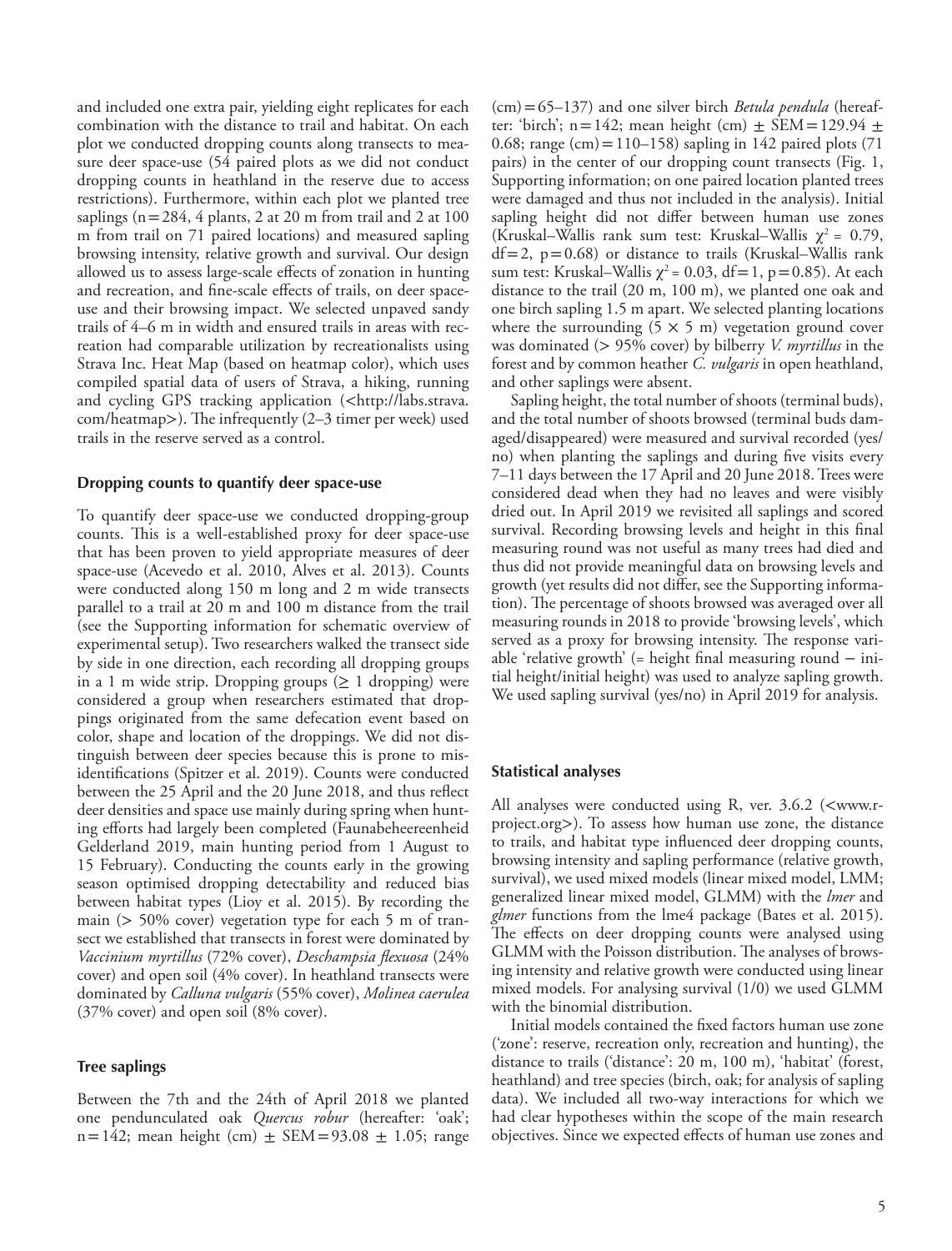trails on deer and saplings to depend on habitat and tree species, we included the interactions between 'distance' and 'habitat', between 'distance' and 'species', between 'distance' and 'zone', between 'zone' and 'habitat' and between 'zone' and 'species'. 'Paired plot ID' was included as a blocking factor to account for the paired design (20 m and 100 m from trails).

We performed model selection by automatically ranking models using Akaike's information criteria corrected for small sample sizes (AICc). Models were generated starting from the initial model including all hypothesised interactions using the 'dredge' function from the MuMIn package (Barton and Barton 2018). We considered all models with  $\triangle$ AICc  $\leq$  2 to have empirical support and selected the most parsimonious model from this set as best model, except when more complex models with  $\triangle AICc \leq 2$  contained significant interactions (Burnham and Anderson 2002). We assessed the importance and significance of predictor variables using Wald χ<sup>2</sup> tests (type III test; using the *Anova* function from the car package (Fox et al. 2020)). Additionally, we tested for significance between groups by conducting post hoc Tukey tests on significant factors ( $p=0.05$ ) in the best model using the emmeans package (Lenth et al. 2021). We assessed model fit through visual inspection of model residuals (Zuur et al. 2010). Dispersion was checked using the DHARMa package (Hartig and Lohse 2020).

# **Results**

#### **Deer dropping counts**

On average we counted  $0.092 \pm 0.013$  (mean  $\pm$  SEM) deer dropping groups per  $m^2$  (n=54). Dropping counts significantly differed between habitat types, human use zones and the distance to trails (Table 1, Supporting information). In the heathland habitat, deer dropping counts were significantly higher (mean  $\pm$  SEM dropping groups per m<sup>2</sup>=0.152  $\pm$  0.023) than in the forest (mean  $\pm$  SEM dropping groups per m<sup>2</sup>=0.043  $\pm$  0.010). Human use zonation affected deer space-use in forest habitat (significant Zone:Habitat interaction, Table 1), as dropping counts were 6- and 16-fold higher in the forest in the reserve (mean  $\pm$  SEM dropping groups per  $m^2$  = 0.298  $\pm$  0.062) than in forests in the recreation only (mean  $\pm$  SEM dropping groups per m<sup>2</sup>=0.051  $\pm$ 0.016) and recreation and hunting (mean  $\pm$  SEM dropping groups per  $m^2$ =0.019  $\pm$  0.005) zones respectively (Fig. 2). Both in forest and heathland, dropping counts in forest did not significantly differ between recreation only and recreation and hunting zones. For heathland, we could not confirm the difference in deer dropping counts we observed between the reserve and other zones in forests, since we did not conduct dropping counts on heathland in the reserve. At finer scales, deer dropping counts were consistently lower close to trails than further away, yet this trend was not significant in the heathland in the zone with recreation only. Near the infrequently used trails in the reserve, there was no such trend

observed (only tested for forest) as dropping counts did not differ between plots near and further from trails.

#### **Saplings**

#### *Browsing intensity*

Saplings in our study area experienced considerable browsing levels, as averaged over our measuring rounds,  $28\%$  ( $\pm$  1.6 SEM) of tree shoots were browsed. During the final measuring round in June 2018, on average (mean  $(\pm$  SEM) 50%  $(\pm 1.6)$  of the shoots of tree saplings were browsed.

Sapling browsing intensity differed between habitat types and human use zones, but not between the two distances to trails (Table 1, Supporting information). Overall, average browsing intensity was consistently higher in heathland (41  $\pm$  2.5%) than in the forest (15  $\pm$  1.0%). Human use affected browsing intensity in heathland but not forest (significant Zone:Habitat interaction, Fig. 2C, Table 1). In heathland, browsing intensity was higher in the reserve than in recreation only and recreation and hunting, while it did not differ between recreation only and recreation and hunting zones. Browsing levels were significantly higher for birch than for oak (Table 1), yet the effects of human use zonation and habitats were similar for both species (Table 1, Supporting information).

#### *Tree sapling performance: relative growth and survival*

Overall, sapling relative growth was lower in heathland than in forest. Also here, the effect of human use zonation depended on habitat type, as human use zonation only affected relative growth in heathland (Fig. 2C, Table 1, Supporting

Table 1. Wald's  $\chi^2$  values and significance tests for candidate predictors (human use zonation (zone), habitat, distance to trails (distance) and their interactions) included in the selected models predicting deer dropping numbers and sapling browsing levels, relative growth and survival. Significant factors and interactions are depicted in bold. See the Supporting information for model selection table.

| Response                | Predictor                 | Wald's $\chi^2$ | df             | р       |
|-------------------------|---------------------------|-----------------|----------------|---------|
| Deer dropping<br>counts |                           |                 |                |         |
|                         | Zone                      | 18.82           | $\mathbf{2}$   | 0.001   |
|                         | <b>Habitat</b>            | 33.60           | 1              | < 0.001 |
|                         | <b>Distance</b>           | 25.67           | 1              | < 0.001 |
|                         | Zone $\times$ Distance    | 17.06           | $\overline{2}$ | < 0.001 |
|                         | $Habitat \times Distance$ | 5.84            | 1              | 0.016   |
| Browsing levels         |                           |                 |                |         |
|                         | Zone                      | 28.83           | $\mathbf{2}$   | < 0.001 |
|                         | <b>Habitat</b>            | 43.18           | 1              | < 0.001 |
|                         | <b>Species</b>            | 15.93           | 1              | < 0.001 |
|                         | Zone $\times$ Habitat     | 11.44           | $\overline{2}$ | 0.003   |
| Relative growth         |                           |                 |                |         |
|                         | Zone                      | 23.56           | $\mathbf{2}$   | < 0.001 |
|                         | <b>Habitat</b>            | 23.17           | 1              | < 0.001 |
|                         | <b>Species</b>            | 9.10            | 1              | 0.003   |
| Survival                |                           |                 |                |         |
|                         | Zone                      | 4.63            | 2              | 0.099   |
|                         | <b>Habitat</b>            | 9.69            | 1              | 0.002   |
|                         | Zone $\times$ Habitat     | 8.15            | 2              | 0.017   |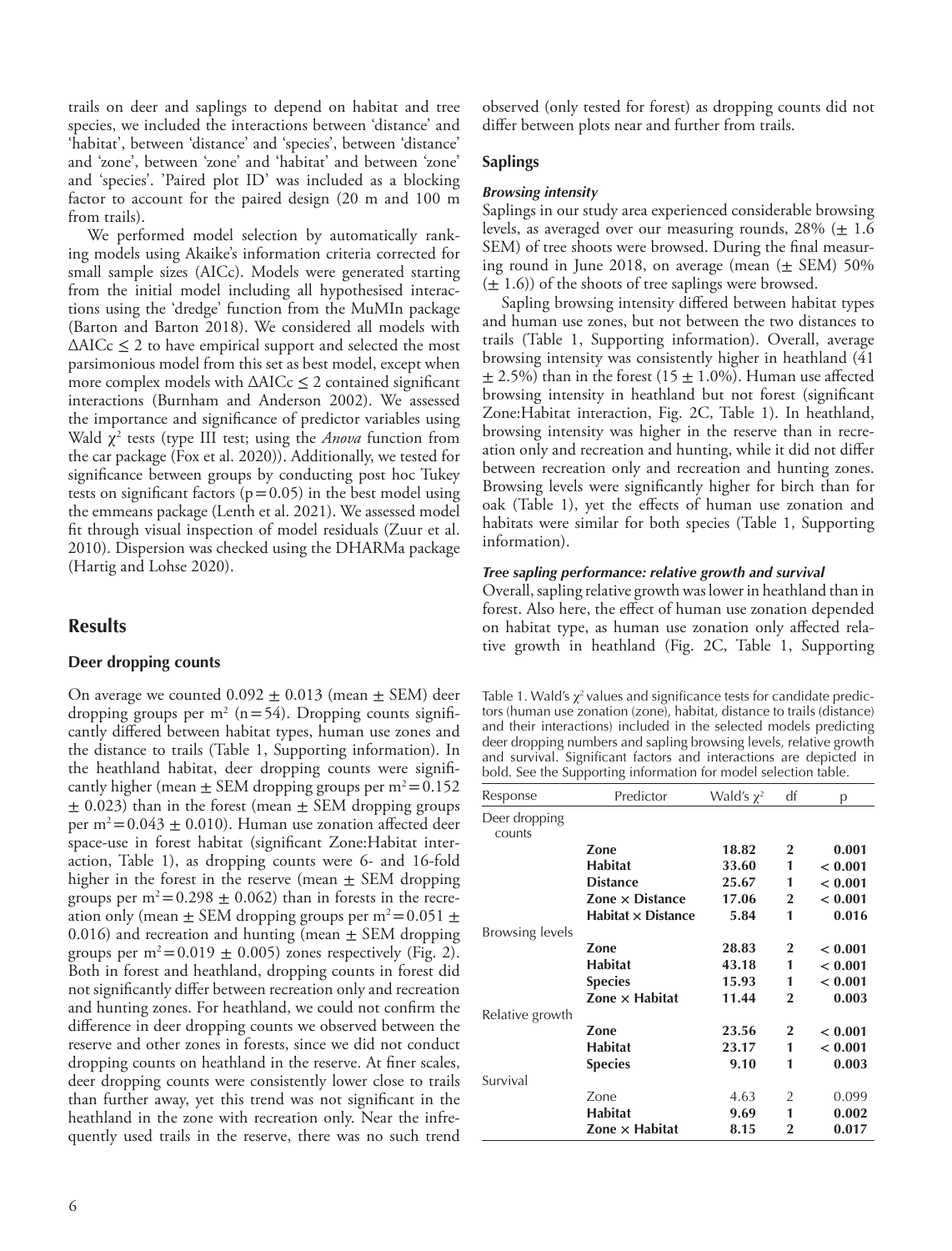

Figure 2. Deer dropping counts (a), average sapling browsing intensity (b), relative growth (c) and survival (d) in the three human use zones (reserve, recreation only, and recreation and hunting) and two habitat types (forest and heathland). Bar heights represent means  $\pm$  SEM across zones and habitats (a–c) or sapling survival rate (%) after one year (d). Significant differences between groups are indicated with letters (a–d). In (c) significant differences are only shown between human use zones, as the factor human use zonation did not significantly interact with the factor habitat (but the factor was included in the third model that was within ΔAIC < 2). Only deer droppings numbers were influenced by the distance to trails.

information). In heathland, relative growth was drastically lower in the *reserve* than in zones with recreation only and with recreation and hunting (Fig. 2C). However, relative growth did not differ between zones with recreation only and recreation and hunting zones. Sapling relative growth did not differ between the two distances to trails (Table 1, Supporting information). Oak saplings had lower relative growth than birch, but both species showed similar relative growth patterns across zones (Table 1, Supporting information).

In April 2019, approximately one year after planting, 37% of 284 saplings (39% of birch, 35% of oaks) survived. Significantly more trees survived in forest habitat (49%) than in heathland (24%). Human use zonation affected survival in heathland only, which was significantly lower in the *reserve* than elsewhere (Table 1, Fig. 2D). However, survival did not differ between recreation only and recreation and hunting zones. The distance to trails did not affect sapling survival and survival did not differ between sapling species (Table 1, Supporting information).

## **Discussion**

We conducted deer dropping counts and planted tree saplings across zones with different human use at 20 m and 100 m from trails in contrasting forest and heathland habitat. Our experiment demonstrated that human use zonation is associated with deer space-use and browsing patterns to such an extent that it affects tree recruitment and that recreation may have stronger effects than zonation of hunting activities. However, we also demonstrated that these effects are scale- (zones versus trails) and habitat-dependent (forest versus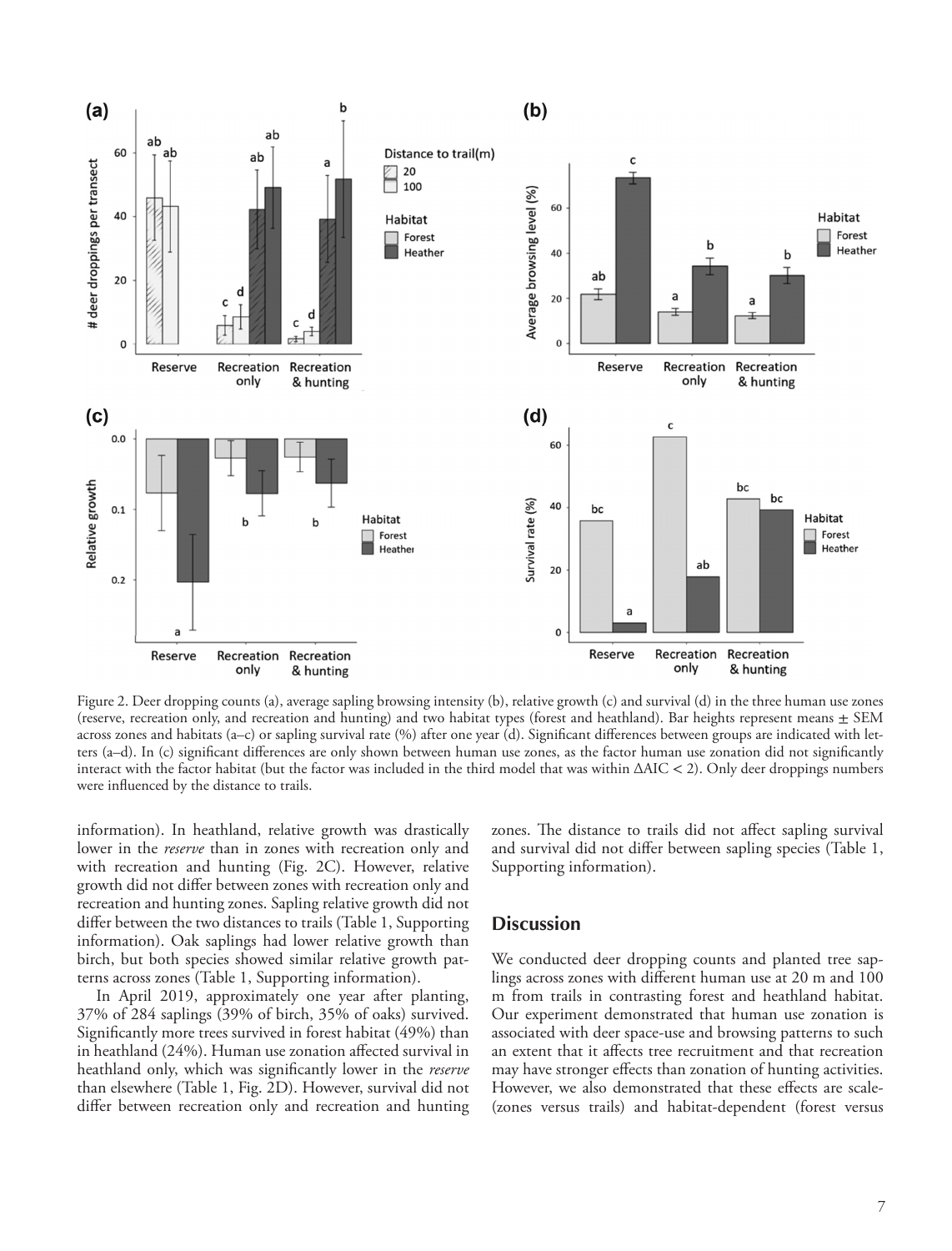heathland), indicating the high level of context-dependency that is increasingly highlighted by other studies on behaviourally mediated trophic cascades. We discuss our results in the light of the increased anthropogenic pressures on our ecosystems via human-induced behaviourally mediated effects (Corlett 2015), and we highlight the potential and contextdependency of such human-induced effects for applications in wildlife management, as current effects may contrast management goals (Cromsigt et al. 2013).

#### **Effects of human activities on deer space-use**

In our study, human use zonation influenced deer space-use, as indicated by much higher dropping counts in forest plots in the reserve than in the areas with recreation. Interestingly, dropping density did not differ between zones with hunting and non-hunting zones with recreation. Additionally, dropping counts were lower in the vicinity of forest trails than further away, but only when they were open for recreation. Dropping counts are a well-established proxy for deer spaceuse (Acevedo et al. 2010, Alves et al. 2013, Marcon et al. 2019) that allowed us to record long-term deer space-use on fine spatial scales over a large area. However, this method does not provide information on deer (foraging) behaviour or absolute density. Furthermore, habitat-dependent effects such as exposure to the elements or decomposers may influence dropping decay rates, biasing dropping counts between habitat types. However, in this study we did not attempt to compare absolute dropping density between habitats, but we were rather interested in the relative differences in deer space-use patterns across human use zones and different distances to trails within habitats, for which dropping counts are suitable. Furthermore, deer dropping counts and intensity of deer use may not directly relate and be biased to certain behaviour types such as resting or foraging when deer tend to defecate more. As these behavioural types are unlikely to be largely different between the human use zones and two distance classes we studied, for the purposes of this study this method was suitable as it provided us with relative measures of deer space-use over human use zones and distances to trails. The differences in deer density we documented are likely due to behaviourally-mediated effects, i.e. avoidance, as density-mediated differences between our relatively small zones (smaller than red deer home range (Reinecke et al. 2013, van Woersem and Elders 2016) are unlikely. This large- and fine-scale avoidance of recreation by deer, which may be either reactive or proactive, indicates that humans create clear risk effects even when not directly threatening the animal's life (Frid and Dill 2002). These results are in line with recent studies showing similar avoidance of anthropogenic disturbance in a variety of terrestrial and aquatic fauna (Tucker et al. 2018), but this was only recently recognised as an antipredator effect (Darimont et al. 2015, Gaynor et al. 2019, Suraci et al. 2019, Zanette and Clinchy 2019). Also cervids are known to adjust their space-use in response to human disturbance, as they avoid areas with human activities and infrastructure in the wider landscape (Nellemann et al.

2010, Skarin and Alam 2017, Bojarska et al. 2020). Our results are corroborated by studies in nature areas with high visitor numbers, which show that for example red deer avoid zones with higher human activity (Coppes et al. 2017). This locally reduces deer space-use, but it remained unclear that this affects vegetation development (Coppes et al. 2017), which we clarified in this study.

Earlier studies showed that both paved and unpaved roads (Prokopenko et al. 2017, Borowski et al. 2021) can affect deer space use, even when traffic volume is relatively low. For example, elk *Cervus canadensis* have been shown to avoid roads with traffic rates of more than 1 vehicle per hour, while they do not avoid unused roads (Rowland et al. 2000, Wisdom et al. 2018). Such effects of roads leading to reduced deer visitation of up to several hundreds of meters distance from roads, have been widely documented (Rowland et al. 2000). What has received less attention are the fine-scale effects of recreational trails on cervids. In our study we found strong differences in deer space use between plots at 20 m and 100 m from trails. These results are corroborated by recent studies that documented how small forest roads and mountain biking trails reduced deer densities, but only in their close proximity of for example  $< 40$  m (Licoppe and De Crombrugghe 2003, Mathisen et al. 2018, Scholten et al. 2018). Such fine-scale behavioural adaptations of deer to human recreation may be more prominent in areas where visitor numbers and trail density are relatively high, such as our study area which receives an estimated two million visitors per year. Here, intense human disturbance may force deer to apply behavioural alterations on fine spatial scales. Similarly, fine-scale behavioural responses to carnivore presence have been identified as important antipredator strategies potentially leading to cascading effects on lower trophic levels (Mech et al. 2015, Gaynor et al. 2019). For example, deer avoid the direct vicinity of downed tree logs as they impede predator detection and escape possibilities (Halofsky and Ripple 2008, Kuijper et al. 2015), with effects stronger in the core of wolf territories than outside (van Ginkel et al. 2018). Here, we show how also human recreation activities elicit fine-scale risk effects in deer, in combination with larger scale spatial avoidance. Our results suggest that recreational activities (in our study area mainly hiking with/without dogs and cycling) induce fear effects in deer. However, our study was not specifically designed to separate behavioural effects of these different types of recreation. Other studies showed that hikers with dogs could elicit stronger fear responses in deer compared to hikers without dogs, as for example flight initiation distances can be much larger in the former (Miller et al. 2001, but see Kloppers et al. 2005). Similarly, cycling can induce larger flight initiation distances compared to hiking (Gander and Ingold 1997, but see Taylor and Knight 2003). Future research could incorporate how these different types of recreational activities impact ungulate behaviour and effects in our study area.

The effect of trails on deer space use in our study was habitat-dependent as deer avoided forest trails, while heathland trails had weaker effects. While deer's avoidance of roads has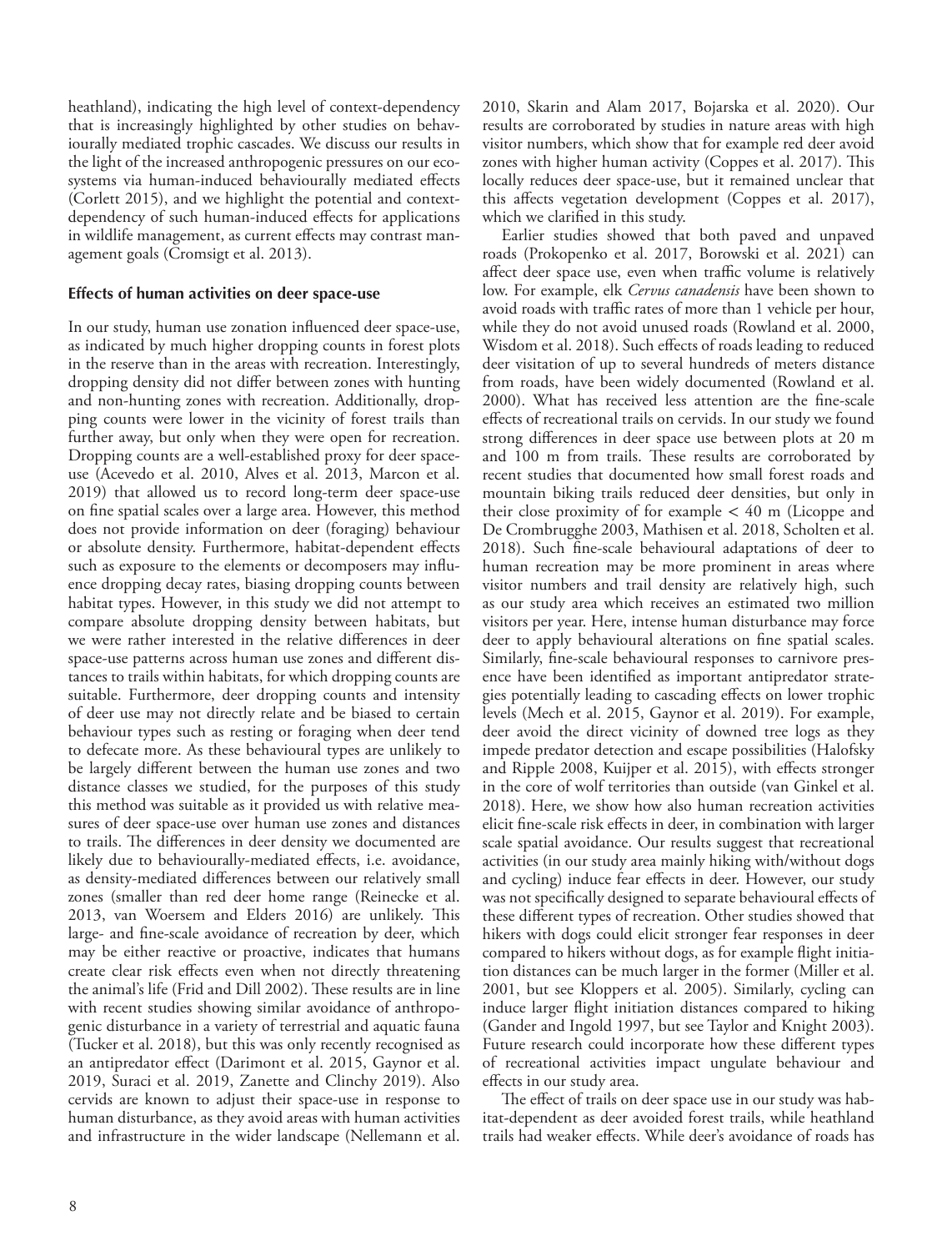been documented in both open and closed habitat types, previous studies have documented how flight initiation distances of deer to recreationalists can be larger in open habitat with high visibility (Stankowich 2008). This could create a larger 'area of influence' around trails (Scholten et al. 2018), which may potentially have reduced the difference between our plots located at 20 m and 100 m from trails. Furthermore, habitat openness plays a pivotal role in deer's spatio–temporal spaceuse, likely explaining the lack of effects of trails in heathland on deer space use in our study. Heathlands are often preferred foraging grounds for deer due to high resource quantity and quality (Godvik et al. 2009), but deer avoid this open terrain and seek shelter in lower quality forest in response to both predator- and human-induced perceived predation risk (Creel et al. 2005, Bonnot et al. 2013, Lone et al. 2014, Martin et al. 2018). Therefore, deer in zones with recreation in our study area likely avoid open heathland during the day when humans are present and spend time in forest habitat to seek cover, while at night they select for heathland. This means deer spend most time on heathland during the night, when humans are absent and trails are not used, rendering avoidance of trails futile (Licoppe and De Crombrugghe 2003, Godvik et al. 2009, Coppes et al. 2017).

While deer avoided recreation in our study, the addition of hunting activities in zones with recreation did not affect deer space-use. Deer dropping counts did not significantly differ between recreation and hunting and recreation only zones. This contrasts a variety of studies that documented how hunting can elicit antipredator responses in deer on spatial scales comparable to the hunting zones in our study area (Le Saout et al. 2014, Sullivan et al. 2018). This suggests that deer in our study area do not adjust their patterns of space-use in response to hunting zones outside of the hunting season. Most studies that reported effects of hunting zones on deer space-use focused on effects during the hunting season or during periods of intense hunting, making it unclear whether effects persist throughout the year (Cromsigt et al. 2013). Moreover, earlier studies assessing both immediate as well as year-round effects have documented no effects of hunting zones and argued that other human activities can be the main driver of deer spatial behaviour (Kays et al. 2017, Schuttler et al. 2017, Osterhaus et al. 2020). For example, Fattebert et al. (2019) corroborated our results as they documented weak effects of the hunting season on red deer habitat selection, while non-lethal human disturbance was the main driver of deer habitat choice. Our study did not investigate the effect of hunting periods, but results do show a lack of effects of zonation in hunting activities year-round. This may be contributed to the restricted timing of hunting activities and current hunting methods (Cromsigt et al. 2013). In contrast to the daily and year-round recreation activities, hunting is very limited in time, also in our study area (Faunabeheereenheid Gelderland 2019). Hunting practices are restricted to seasons and limited to certain weekdays, concentrated during crepuscular periods and prohibited during the night. This creates risk effects in restricted timeframes, likely allowing deer to exploit hunting zones when hunting does not occur (Lima

and Dill 1990, Cromsigt et al. 2013). Zonation of hunting activities would likely have stronger effects when hunting is conducted in less restricted seasonal and daily timeframes. Additionally, responses of deer to hunting may be low as current hunting practices are aimed at minimising fear responses in deer by inconspicuous hunting from for example high seats while using rifle sound suppressors, leaving deer with little response cues (Proffitt et al. 2009, Forssman and Root-Bernstein 2018). Using more intrusive hunting methods such as hunting on foot, with dogs, and hunting all age-classes and sexes in a population may be required to provoke fear effects strong enough to induce lasting changes in deer spatial distribution and impact (Cromsigt et al. 2013). Alternatively, zonation of hunting activities may not have effects in our study because all deer in our study are subject to hunting and may therefore be unable to distinguish between zones with and without hunting and respond similarly to the presence of recreationists and hunters. However, we expect this is unlikely as hunting is conducted in across designated hunting zones, and never outside them while studies from other areas indicated that deer are then very able to distinguish between hunting and non-hunting zones (Le Saout et al. 2014, Proffitt et al. 2009).

#### **Sapling performance**

In this study we show how the responses of deer to human activities are associated with saplings performance, which was strongly influenced by human use zonation. In turn, effects on saplings may ultimately cascade down the food chain and affect other species and forest structure and functioning (Ramirez et al. 2018, 2021). As discussed above, deer space-use was lower in the zones with recreation than in the reserve which was associated with a strong release of browsing pressure and higher growth of oak and birch saplings in the reserve than in the recreational zones. Similarly, survival of oak and birch saplings was higher in zones with recreation and hunting than in the reserve. These associations, however, were apparent in the heathland habitat but not in the forest. Our results suggest that the human-induced reductions in deer space-use we documented led to increased sapling performance in heathland areas with recreation.

The reduction in browsing pressure on saplings was only found in heathland and not in forest habitat. Effects on open heathland with high visibility were expected as human disturbance drives deer to select for denser habitat types (Licoppe and De Crombrugghe 2003, Godvik et al. 2009, Bonnot et al. 2013, Lone et al. 2014, Martin et al. 2018). This means that in areas with recreation, the fear of humans inhibits deer to use the heathland and drives them into the forest or reserve areas, reducing their impact on saplings in heathland. In contrast, we found lower deer dropping counts in forest in zones with recreation than in the reserve, while there were no differences in sapling performance in forest between zones. This suggests that while deer spend more time in the forest reserve than in other forest zones, this does not affect the vegetation. This could be explained by deer using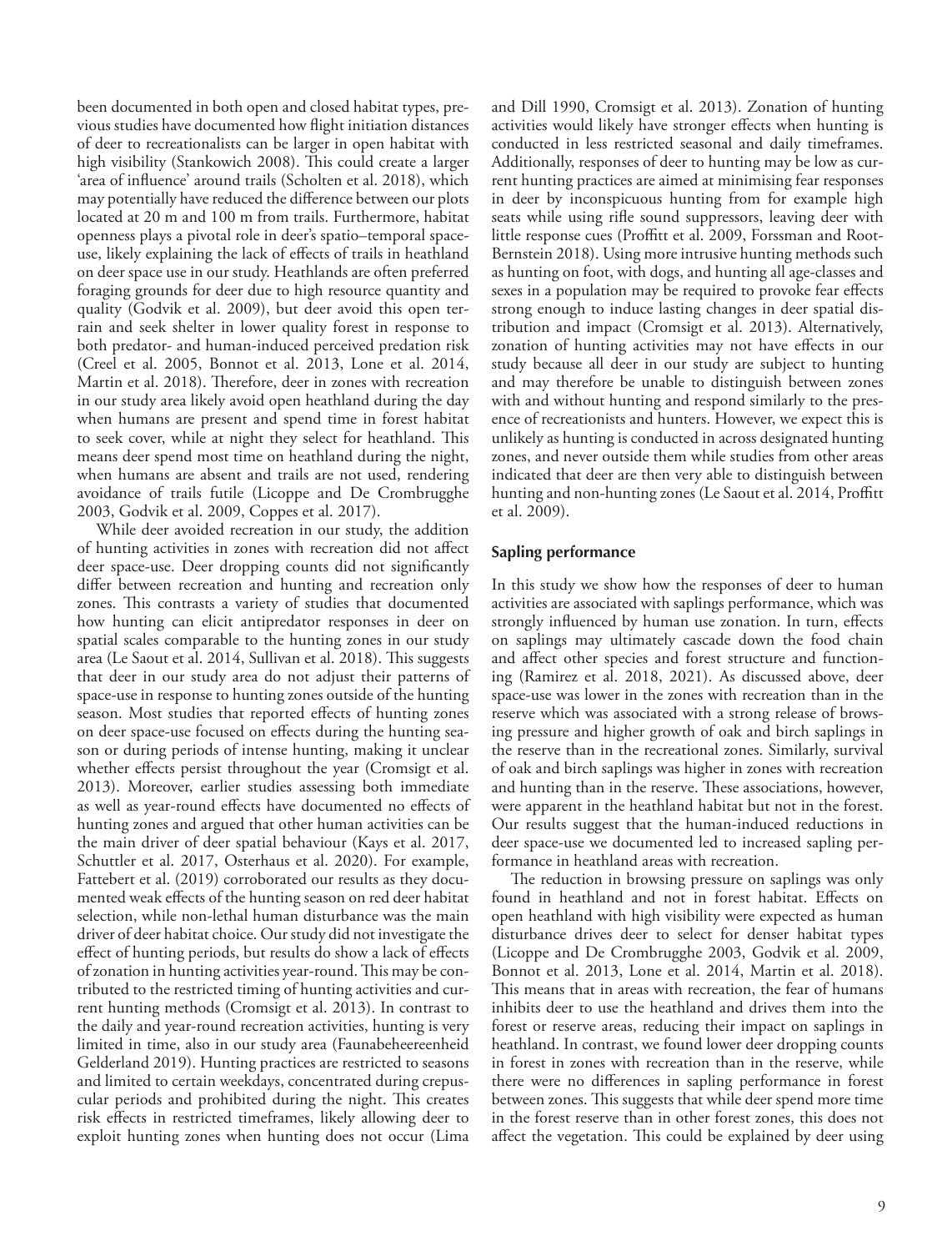the forest reserve mainly for resting and meanwhile allocate relatively little time to foraging. This is in line with theory as deer select the most secure habitat while inactive, in this case the reserve's forest, and focus on foraging while venturing into more disturbed terrain (Bose et al. 2018). This may explain the discrepancy in effects of human use zones on deer space-use and sapling performance in forest.

The habitat-dependency of human-induced risk effects and resulting effects has implications for management. Human use zonation affected sapling performance in heathland, while the fate of saplings in forest did not differ between zones. Recreation on heathland halved browsing intensities on oak and birch saplings and increased survival rates with up to a factor 5 (Fig. 2) relative to heathland on the reserve without recreation. Since management aims to keep heathlands open, excluding recreation on certain heathlands may be important to promote deer browsing and reduce woody recruitment on heathlands. In the forest habitat, managers have the opposite goal and aim for reducing browsing pressure. Here, in our system, even intense recreation did not release browsing pressure and increase sapling performance in the forest habitat. Recreational zonation may thus be effective to steer desired deer impacts on heathland but not in forest habitat due to possible reasons we have explained further above.

While we documented fine-scale avoidance of forest trails by deer, saplings near these trails were not released from browsing pressure, as sapling browsing, relative growth or survival did not differ between our plots at 20 m and 100 m distance from trails. While the difference in deer dropping numbers we documented indicates lower deer space-use near trails, deer can easily access the vicinity of trails during the night when humans are absent (Coppes et al. 2017). During their night-time use of these areas, deer may compensate for missed foraging opportunities and offset effects on the vegetation. Such exploitation of resources by venturing into dangerous terrain in safe times (Dröge et al. 2017) has been documented in for example elk *Cervus canadensis*, who select for areas with high wolf predation risk during wolf absence (Kohl et al. 2018). Coppes et al. (2017) documented similar patterns in response to human predation risk as they demonstrated that red deer preferred refuge zones and areas far from trails during the day, while they selected for these places at night. This mechanism may be responsible for the lack of effects on saplings near trails we documented. Few studies have investigated the fine-scale effects of trail avoidance on sapling performance, yet in Mathisen et al. (2018) it was shown that in Poland, oak browsing damage decreased at distances lower than 40 m from forest trails. Yet this study area is inhabited by wolves, whose nightly use of trails makes the vicinity of trails dangerous, also at night (Musiani et al. 1998). This presumably makes night-time compensation less feasible than in our study system where large predators were absent during the study and human recreation is prohibited during the night, allowing deer to compensate at night. Additionally, other factors such as recreation pressure, herbivore density, forage availability, habituation, the presence of

dogs and more may explain the difference between studies. Night-time activities such as torch-walks or nocturnal animal spotting, or predator recolonization, could make trails in our study area effective in mitigating deer impact on the vegetation at fine spatial scales, also at night and on open heathlands.

## **Conclusions**

In this study, we demonstrate how human recreational activities can effectively influence deer space-use and increase sapling performance. Hereby, our results suggest that besides the well documented behavioural effects created by large predators (Ripple et al. 2014, Suraci et al. 2016), also human recreation creates landscapes of fear that can cause pervasive anthropogenic behaviourally-mediated trophic cascades (Suraci et al. 2019). However, we emphasize that risk effects and resulting effects on the vegetation are context-dependent, as they depended on the type of human disturbance (recreation versus hunting), scale (zones versus trails) and habitat (heathland versus forest). This corroborates a recent body of literature emphasising the complexity and context-dependence of fear-driven predator–prey interactions (Moll et al. 2017, Gaynor et al. 2019, Montgomery et al. 2019). For management, this means that recreational zonation may be applied to steer desired deer impacts on heathland but not in forest habitat, and that the installment of trails does not always release saplings from browsing pressure. As we stress how these pervasive human-induced fear effects are habitat- and scale-dependent, we advocate integrating the fear of humans as an ecological factor in research, nature conservation and management.

*Funding* – This work was financially supported by funding of the GRATAMA 2018 and KNAW Ecology Fund in 2018 accredited to BM, and by annual contributions of Natuurmonumenten contributed to CS and BM. In addition, the work of DPJK was supported by funding of the National Science Centre, Poland (grant number: 2017/25/B/NZ8/02466). We thank nature conservation organisation 'Natuurmonumenten' and the municipality of Roosendaal for permission to work in areas under their management.

# **Author contributions**

**Dries P. J. Kuijper** and **Christian Smit** contributed equally to this publication**. Bjorn Mols**: Conceptualization (equal); Data curation (equal); Formal analysis (lead); Funding acquisition (supporting); Investigation (lead); Methodology (equal); Project administration (lead); Resources (supporting); Software (supporting); Supervision (equal); Validation (equal); Visualization (lead); Writing – original draft (lead); Writing – review and editing (lead). **Evert Lambers**: Conceptualization (supporting); Data curation (equal); Formal analysis (equal); Investigation (equal); Methodology (equal); Validation (supporting); Visualization (supporting); Writing – original draft (supporting); Writing – review and editing (supporting). **Joris P. G. M. Cromsigt**: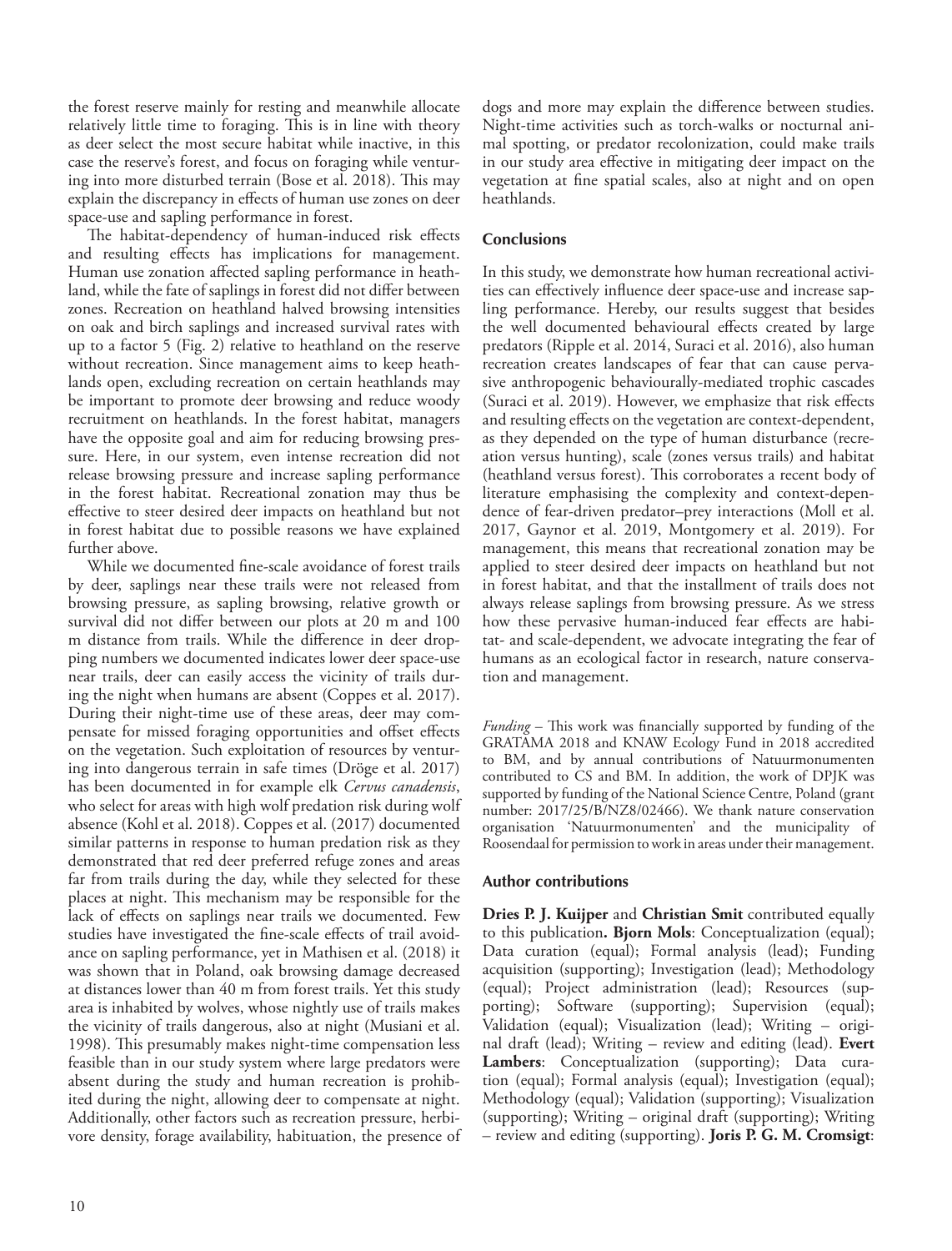Conceptualization (equal); Formal analysis (supporting); Investigation (supporting); Methodology (supporting); Supervision (supporting); Validation (equal); Visualization (supporting); Writing – review and editing (equal). **Dries P. J. Kuijper**: Conceptualization (equal); Formal analysis (supporting); Investigation (supporting); Methodology (supporting); Supervision (supporting); Validation (equal); Visualization (supporting); Writing – review and editing (equal). **Christian Smit:** Conceptualization (equal); Data curation (supporting); Formal analysis (supporting); Funding acquisition (lead); Investigation (equal); Methodology (equal); Project administration (lead); Resources (lead); Software (lead); Supervision (lead); Validation (equal); Visualization (supporting); Writing – review and editing (equal).

#### **Data availability statement**

Data are available from the Dryad Digital Repository: <https:// doi.org/10.5061/dryad.j9kd51cdk> (Mols et al. 2021).

#### **Supporting information**

The supporting information associated with this article is available from the online version.

## **References**

- Acevedo, P. et al. 2010. Estimating roe deer abundance from pellet group counts in Spain: an assessment of methods suitable for Mediterranean woodlands. – Ecol. Indic. 10: 1226–1230.
- Allen, B. L. et al. 2017. Can we save large carnivores without losing large carnivore science? – Food Webs 12: 64–75.
- Alves, J. et al. 2013. Pellet group count methods to estimate red deer densities: precision, potential accuracy and efficiency. – Mammal. Biol. 78: 134–141.
- Apollonio, M. et al. 2017. Challenges and science-based implications for modern management and conservation of European ungulate populations. – Mammal Res. 62: 209–217.
- Barton, K. and Barton, M. 2018. MuMIn: multi-model inference. – R package ver. 1.43.17, p. 18. <https://cran.r-project.org/ web/packages/MuMIn>.
- Bojarska, K. et al. 2020. Winter severity and anthropogenic factors affect spatial behaviour of red deer in the Carpathians. – Mammal Res. 65: 815–823.
- Bonnot, N. et al. 2013. Habitat use under predation risk: hunting, roads and human dwellings influence the spatial behaviour of roe deer. Eur. J. Wildl. Res. 59: 185–193.
- Borowski, Z. et al. 2021. Factors affecting deer pressure on forest regeneration: the roles of forest roads, visibility and forage availability. – Pest Manage. Sci. 77: 628–634.
- Bose, S. et al. 2018. Effect of activity states on habitat selection by black-tailed deer. – J. Wildl. Manage. 82: 1711–1724.
- Bradshaw, L. and Waller, D. M. 2016. Impacts of white-tailed deer on regional patterns of forest tree recruitment. – For. Ecol. Manage. 375: 1–11.
- Brouwer, K. et al. 2020. De invloed van mensen op het graasgedrag van herten. – Levende. Nat. 121: 30–31.
- Brown, J. S. 1999. Vigilance, patch use and habitat selection: foraging under predation risk. – Evol. Ecol. Res. 1: 49–71.
- Brown, J. S. et al. 1999. The ecology of fear: optimal foraging, game theory and trophic interactions. – J. Mammal. 80: 385–399.
- Burkholder, D. A. et al. 2013. Patterns of top–down control in a seagrass ecosystem: could a roving apex predator induce a behaviour-mediated trophic cascade? – J. Anim. Ecol. 82: 1192–1202.
- Burnham, K. P. and Anderson, D. R. 2002. Model selection and multimodel inference. – Springer.
- Churski, M. et al. 2017. Brown world forests: increased ungulate browsing keeps temperate trees in recruitment bottlenecks in resource hotspots. – New Phytol. 214: 158–168.
- Ciuti, S. et al. 2012. Effects of humans on behaviour of wildlife exceed those of natural predators in a landscape of fear. – PLoS One 7: e50611.
- Cleveland, S. M. et al. 2012. Linking elk movement and resource selection to hunting pressure in a heterogeneous landscape. – Wildl. Soc. Bull. 36: 658–668.
- Clinchy, M. et al. 2016. Fear of the human 'super predator' far exceeds the fear of large carnivores in a model mesocarnivore. – Behav. Ecol. 27: arw117.
- Coppes, J. et al. 2017. Human recreation affects spatio–temporal habitat use patterns in red deer *Cervus elaphus*. – PLoS One 12: e0175134.
- Corlett, R. T. 2015. The Anthropocene concept in ecology and conservation. – Trends Ecol. Evol. 30: 36–41.
- Côté, S. D. et al. 2004. Ecological impacts of deer overabundance. – Annu. Rev. Ecol. Evol. Syst. 35: 113–147.
- Creel, S. 2018. The control of risk hypothesis: reactive vs. proactive antipredator responses and stress-mediated vs. food-mediated costs of response. – Ecol. Lett. 21: 947–956.
- Creel, S. et al. 2005. Elk alter habitat selection as an antipredator response to wolves. – Ecology 86: 3387–3397.
- Creel, S. et al. 2008. Time and space in general models of antipredator response: tests with wolves and elk. – Anim. Behav. 76: 1139–1146.
- Cromsigt, J. P. G. M. et al. 2013. Hunting for fear: innovating management of human–wildlife conflicts. – J. Appl. Ecol. 50: 544–549.
- Cusack, J. J. et al. 2019. Weak spatiotemporal response of prey to predation risk in a freely interacting system. – J. Anim. Ecol. 89: 120–131.
- Darimont, C. T. et al. 2009. Human predators outpace other agents of trait change in the wild. – Proc. Natl Acad. Sci. USA 106: 952–954.
- Darimont, C. T. et al. 2015. The unique ecology of human predators. – Science 349: 858–860.
- David Mech, L. 2012. Is science in danger of sanctifying the wolf? – Biol. Conserv. 150: 143–149.
- Dröge, E. et al. 2017. Risky times and risky places interact to affect prey behaviour. – Nat. Ecol. Evol. 1: 1123–1128.
- Ekeris, R. Van 2015. Vegetatie-onderzoek Deelerwoud 2015, ten behoeve van project experiment Deelerwoud. – Natuurmonumenten.
- Ensing, E. P. et al. 2014. GPS based daily activity patterns in European red deer and North American elk *Cervus elaphus*: indication for a weak circadian clock in ungulates. – PLoS One 9: e106997.
- Fattebert, J. et al. 2019. Safety first: seasonal and diel habitat selection patterns by red deer in a contrasted landscape. – J. Zool. 308: 111–120.
- Faunabeheerplan Grote Hoefdieren 2019-2025 2019. Faunabeheereenheid Gelderland.
- Forssman, N. and Root-Bernstein, M. 2018. Landscapes of anticipation of the other: ethno-ethology in a deer hunting landscape. – J. Ethnobiol. 38: 71–87.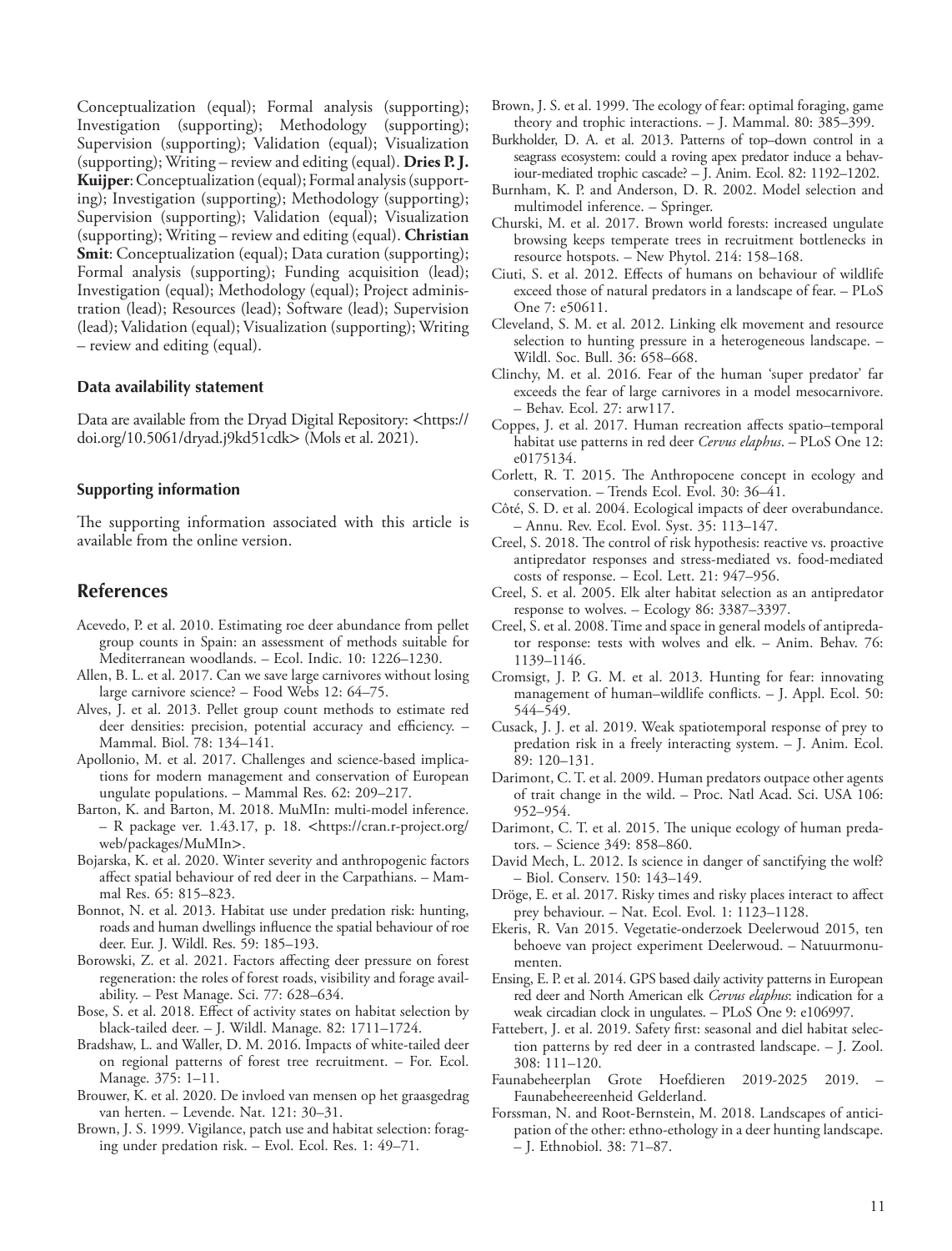- Forsyth, D. M. et al. 2013. When deer must die: large uncertainty surrounds changes in deer abundance achieved by helicopterand ground-based hunting in New Zealand forests. – Wildl. Res. 40: 447–458.
- Fox, J. et al. 2020. Package 'car'. <https://cran.r-project.org/ package=car>.
- Frid, A. and Dill, L. 2002. Human-caused disturbance stimuli as a form of predation risk. – Conserv. Ecol. 6: 6.
- Gander, H. and Ingold, P. 1997. Reactions of male alpine chamois *Rupicapra r. rupicappa* to hikers, joggers and mountainbikers. – Biol. Conserv. 79: 107–109.
- Gaynor, K. M. et al. 2019. Landscapes of fear: spatial patterns of risk perception and response. – Trends Ecol. Evol. 34: 355–368.
- Gill, R. M. A. and Beardall, V. 2001. The impact of deer on woodlands: the effects of browsing and seed dispersal on vegetation structure and composition. – Forestry 74: 209–218.
- Godvik, I. M. R. et al. 2009. Temporal scales, trade-offs and functional responses in red deer habitat selection. – Ecology 90: 699–710.
- Halofsky, J. S. and Ripple, W. J. 2008. Fine-scale predation risk on elk after wolf reintroduction in Yellowstone National Park, USA. – Oecologia 155: 869–877.
- Hartig, F. and Lohse, L. 2020. Package 'DHARMa'. <http:// florianhartig.github.io/DHARMa/>.
- Huysentruyt, F. and Casaer, J. 2015. Experiment Deelerwoud: evaluatie verzamelde gegevens 2001–2014 ter voorbereiding van het evaluatierapport. Rapporten van het Instituut voor Natuur- en Bosonderzoek 2015. – Inst. voor Natuur-en Bosonderzoek, Brussel.
- Kauffman, M. J. et al. 2010. Are wolves saving Yellowstone's aspen? A landscape-level test of a behaviorally mediated trophic cascade. – Ecology 91: 2742–2755.
- Kays, R. et al. 2017. Does hunting or hiking affect wildlife communities in protected areas?. – J. Appl. Ecol. 54: 242–252.
- Kilgo, J. C. et al. 1998. Influences of hunting on the behavior of white-tailed deer: implications for conservation of the Florida panther. – Conserv. Biol. 12: 1359–1364.
- Klopcic, M. et al. 2010. Long-term changes of structure and tree species composition in Dinaric uneven-aged forests: are red deer an important factor?. – Eur. J. For. Res. 129: 277–288.
- Kloppers, E. L. et al. 2005. Predator-resembling aversive conditioning for managing habituated wildlife. – Ecol. Soc. 10: 31.
- Kohl, M. T. et al. 2018. Diel predator activity drives a dynamic landscape of fear. – Ecol. Monogr. 88: 638–652.
- Kuijper, D. P. J. et al. 2015. Context dependence of risk effects: wolves and tree logs create patches of fear in an old-growth forest. – Behav. Ecol. 26: 1558–1568.
- Kuijper, D. P. J. et al. 2016. Paws without claws? Ecological effects of large carnivores in anthropogenic landscapes. – Proc. R. Soc. B 283: 1834.
- Laundré, J. W. et al. 2001. Wolves, elk and bison: reestablishing the 'landscape of fear' in Yellowstone National Park, USA. – Can. J. Zool. 79: 1401–1409.
- Laundré, J. W. et al. 2010. The landscape of fear: ecological implications of being afraid. – Open Ecol. J. 3: 1–7.
- Le Saout, S. et al. 2014. Corrigendum: Short-term effects of hunting on naïve black-tailed deer *Odocoileus hemionus sitkensis*: behavioural response and consequences on vegetation growth. – Can. J. Zool. 93: 85–85.
- Lenth, V. R. et al. 2021. Package 'emmeans' R topics documented. <https://github.com/rvlenth/emmeans>.
- Licoppe, A. M. and De Crombrugghe, S. A. 2003. Assessment of spring habitat selection of red deer (*Cervus elaphus* L.) based on census data. – Z. Jagdwissensch. 49: 1–13.
- Lima, S. L. and Dill, L. M. 1990. Behavioral decisions made under the risk of predation: a review and prospectus. – Can. J. Zool. 68: 619–640.
- Lioy, S. et al. 2015. Faecal pellet count method: some evaluations of dropping detectability for *Capreolus capreolus* Linnaeus, 1758 (Mammalia: Cervidae), *Cervus elaphus* Linnaeus, 1758 (Mammalia: Cervidae) and *Lepus europaeus* Pallas, 1778 (Mammalia: Leporidae). – Ital. J. Zool. 82: 231–237.
- Lone, K. et al. 2014. Living and dying in a multi-predator landscape of fear: roe deer are squeezed by contrasting pattern of predation risk imposed by lynx and humans. – Oikos 123: 641–651.
- Marchand, P. et al. 2014. Impacts of tourism and hunting on a large herbivore's spatio–temporal behavior in and around a French protected area. – Biol. Conserv. 177: 1–11.
- Marcon, A. et al. 2019. Assessing precision and requirements of three methods to estimate roe deer density. – PLoS One 14: e0222349.
- Martin, J. et al. 2018. Temporal shifts in landscape connectivity for an ecosystem engineer, the roe deer, across a multiple-use landscape. – Landscape Ecol. 33: 937–954.
- Mathisen, K. M. et al. 2018. Effects of forest roads on oak trees via cervid habitat use and browsing. – For. Ecol. Manage. 424: 378–386.
- Mech, D. L. et al. 2015. Wolves on the hunt: the behavior of wolves hunting wild prey. – Univ. of Chicago Press.
- Mendes, C. P. et al. 2020. Landscape of human fear in Neotropical rainforest mammals. – Biol. Conserv. 241: 108257.
- Miller, S. G. et al. 2001. Wildlife responses to pedestrians and dogs. – Wildl. Soc. Bull. 29: 124–132.
- Moll, R. J. et al. 2017. The many faces of fear: a synthesis of the methodological variation in characterizing predation risk. – J. Anim. Ecol. 86: 749–765.
- Mols, B. et al. 2021. Data from: Recreation and hunting differentially affect deer behaviour and sapling performance. – Dryad Digital Repository, <https://doi.org/10.5061/dryad.j9kd51cdk>.
- Montgomery, R. A. et al. 2019. A tendency to simplify complex systems. – Biol. Conserv. 233: 1–11.
- Morgantini, L. E. and Hudson, R. J. 2019. Society for range management changes in diets of wapiti during a hunting season. – J. Range Manage. 38: 77–79.
- Möst, L. et al. 2015. Creating a landscape of management: unintended effects on the variation of browsing pressure in a national park. – For. Ecol. Manage. 338: 46–56.
- Musiani, M. et al. 1998. Speed and actual distances travelled by radiocollared wolves in Bialowieza Primeval Forest (Poland). – Acta Theriol. 43: 409–416.
- Nellemann, C. et al. 2010. Effects of recreational cabins, trails and their removal for restoration of reindeer winter ranges. – Restor. Ecol. 18: 873–881.
- Nugent, G. et al. 2011. Policies and management of overabundant deer (native or exotic) in protected areas. – Anim. Prod. Sci. 51: 384–389.
- Oriol-Cotterill, A. et al. 2015. Landscapes of coexistence for terrestrial carnivores: the ecological consequences of being downgraded from ultimate to penultimate predator by humans. – Oikos 124: 1263–1273.